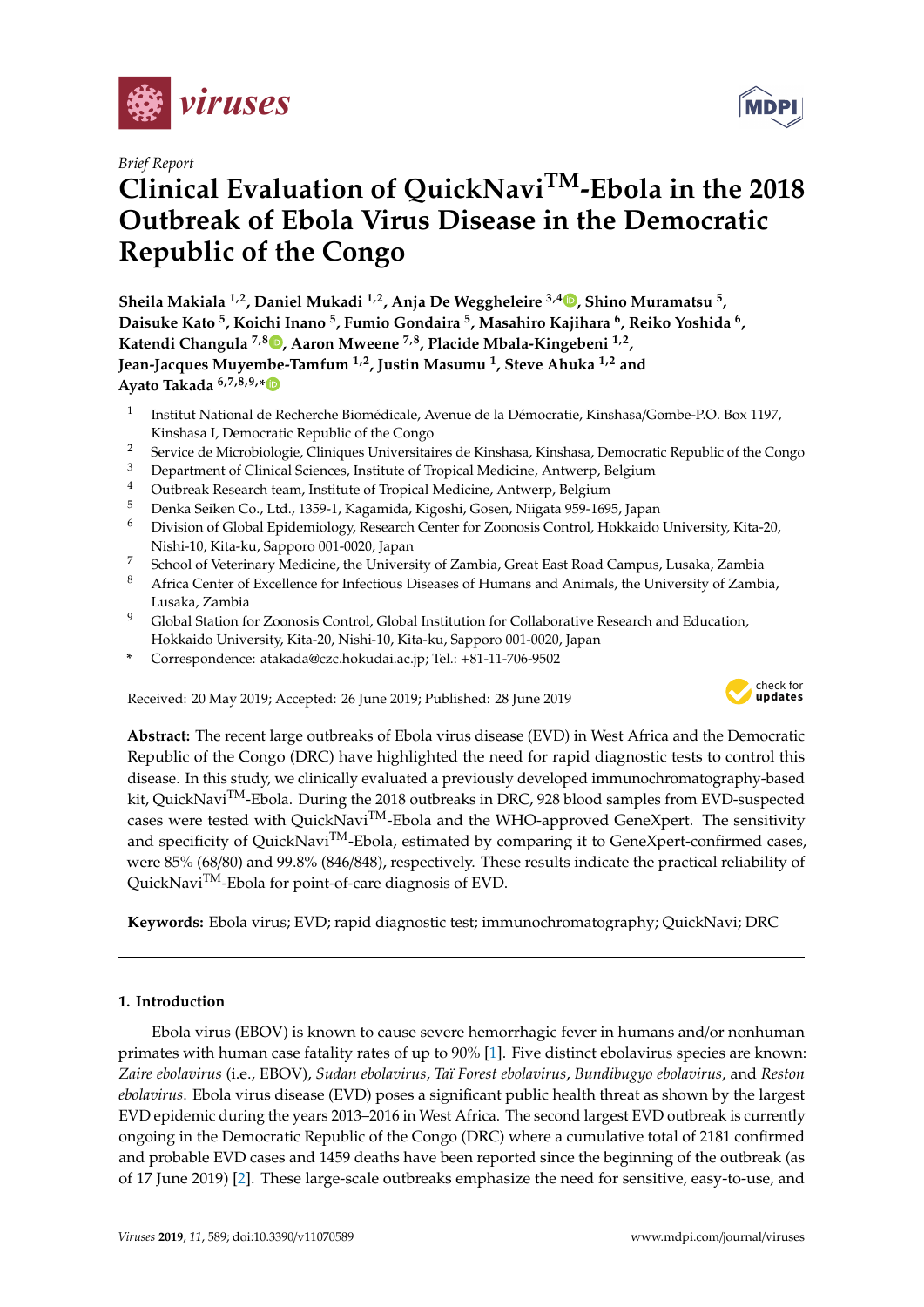robust rapid diagnostic tests (RDT) to enable quick and reliable screening of suspected EVD cases at the point-of-care. By facilitating early detection, RDTs can contribute to controlling the spread of the virus, especially in a context with known resistance to centralized EVD care.

The WHO-approved GeneXpert<sup>®</sup> (Cepheid) technology, which is currently used in the field to diagnose EVD, is a major step forward compared to the conventional reverse transcription-PCR (RT-PCR) methods used previously in terms of turnaround time, ease-of-use and performance. However, this method still requires trained technicians and an uninterrupted power supply and is therefore considered a 'near' point-of-care test. Immunochromatography (IC)-based RDT assays for EVD could be a complementary first-line screening strategy at decentralized 'points-of-care' in the community.

We developed an IC-based RDT for EVD, QuickNavi<sup>TM</sup>-Ebola, using mouse monoclonal antibodies (mAbs) specific to the ebolavirus nucleoprotein (NP) [\[3\]](#page-5-2). This kit can detect ebolaviruses in the species *Zaire ebolavirus*, *Bundibugyo ebolavirus*, and *Taï Forest ebolavirus* with equally high sensitivity, but cannot differentiate these viruses. Since 2016, QuickNavi<sup>TM</sup>-Ebola has been continuously provided to the Institut National de Recherche Biomédicale (INRB), DRC, and experimentally used for early diagnosis of suspected EVD cases. It is particularly noted that QuickNavi<sup>TM</sup>-Ebola supported the diagnosis of initial EVD cases confirmed by INRB in May and August in the 2018 outbreaks in the DRC [\[4\]](#page-5-3) (Table [1\)](#page-1-0).

<span id="page-1-0"></span>

| Table 1. Diagnosis of initial Ebola virus disease (EVD) cases in the two 2018 outbreaks in the Democratic |
|-----------------------------------------------------------------------------------------------------------|
| Republic of the Congo (DRC).                                                                              |

| Sample ID | <b>Outbreaks</b> (Month) | QuickNavi <sup>TM</sup> -Ebola | <b>Real-Time PCR</b>                      |
|-----------|--------------------------|--------------------------------|-------------------------------------------|
| $18M-1$   | 1st (May)                | Negative                       | Negative <sup>†</sup>                     |
| 18M-2     | 1st (May)                | Positive                       | Positive $(23.6/28.7)^{+}$                |
| $18M-3$   | 1st (May)                | Negative                       | Negative <sup>†</sup>                     |
| 18M-4     | 1st (May)                | Negative                       | Negative <sup>†</sup>                     |
| 18M-5     | 1st (May)                | Negative                       | Negative <sup>†</sup>                     |
| $18M-6$   | 1st (May)                | Positive                       | Positive (22.3/22.3) <sup>†</sup>         |
| 18A-1     | 2nd (August)             | Negative                       | Positive/Negative (39.6/NA) <sup>‡§</sup> |
| $18A-2$   | 2nd (August)             | Negative                       | Negative <sup>‡</sup>                     |
| $18A-3$   | 2nd (August)             | Positive                       | Positive $(21.6/25.0)^{\ddagger}$         |
| $18A-4$   | 2nd (August)             | Positive                       | Positive $(28.3/30.7)^{\ddagger}$         |
| $18A-5$   | 2nd (August)             | Negative                       | Negative <sup>‡</sup>                     |
| $18A-6$   | 2nd (August)             | Positive                       | Positive (20.1/23.7) <sup>‡</sup>         |

† RealStar Filovirus Screen RT-PCR Kit (Altona Diagnostics) and LightMix® Ebola Zaire rRT-PCR Test (Roche Diagnostics). CT values of positive samples are indicated in parentheses (Altona/Roche). ‡ GeneXpert (Cepheid) to detect NP and GP genes. CT values of positive samples are indicated in parentheses (NP/GP). § Positive for NP, but negative for GP. NA: not applicable.

Currently, there are four RDTs approved by the FDA and/or WHO, ReEBOV (Corgenix), OraQuick Ebola (OraSure Technologies, Inc., Bethlehem, PA, USA), SD Q Line Ebola (SD Biosensor, Inc., Suwon, Korea), and DPP Ebola Antigen (Chembio, Medford, OR, USA) [\[5](#page-5-4)[,6\]](#page-5-5). Of these, only OraQuick Ebola, which is based on the detection of the EBOV matrix protein, was available and used in the 2018 DRC outbreaks [\[4](#page-5-3)[,7\]](#page-5-6). During the outbreak, QuickNavi<sup>TM</sup>-Ebola has also been experimentally used to assist screening of EVD-suspected patients at the outbreak sites. The RDT was used alongside confirmatory molecular testing, but its results were not used for clinical decision making. We report in this paper on the diagnostic performance of the QuickNaviTM-Ebola based on field data from the North-Kivu/Ituri EVD outbreak.

## **2. Materials and Methods**

#### *2.1. Devices*

IC-based QuickNavi<sup>TM</sup>-Ebola devices were produced by using mouse mAbs ZNP105-7 and ZNP108-2-5 specific to the ebolavirus NP as described previously [\[3\]](#page-5-2) (Figure [1a](#page-2-0)). Samples (10–30  $\mu$ L)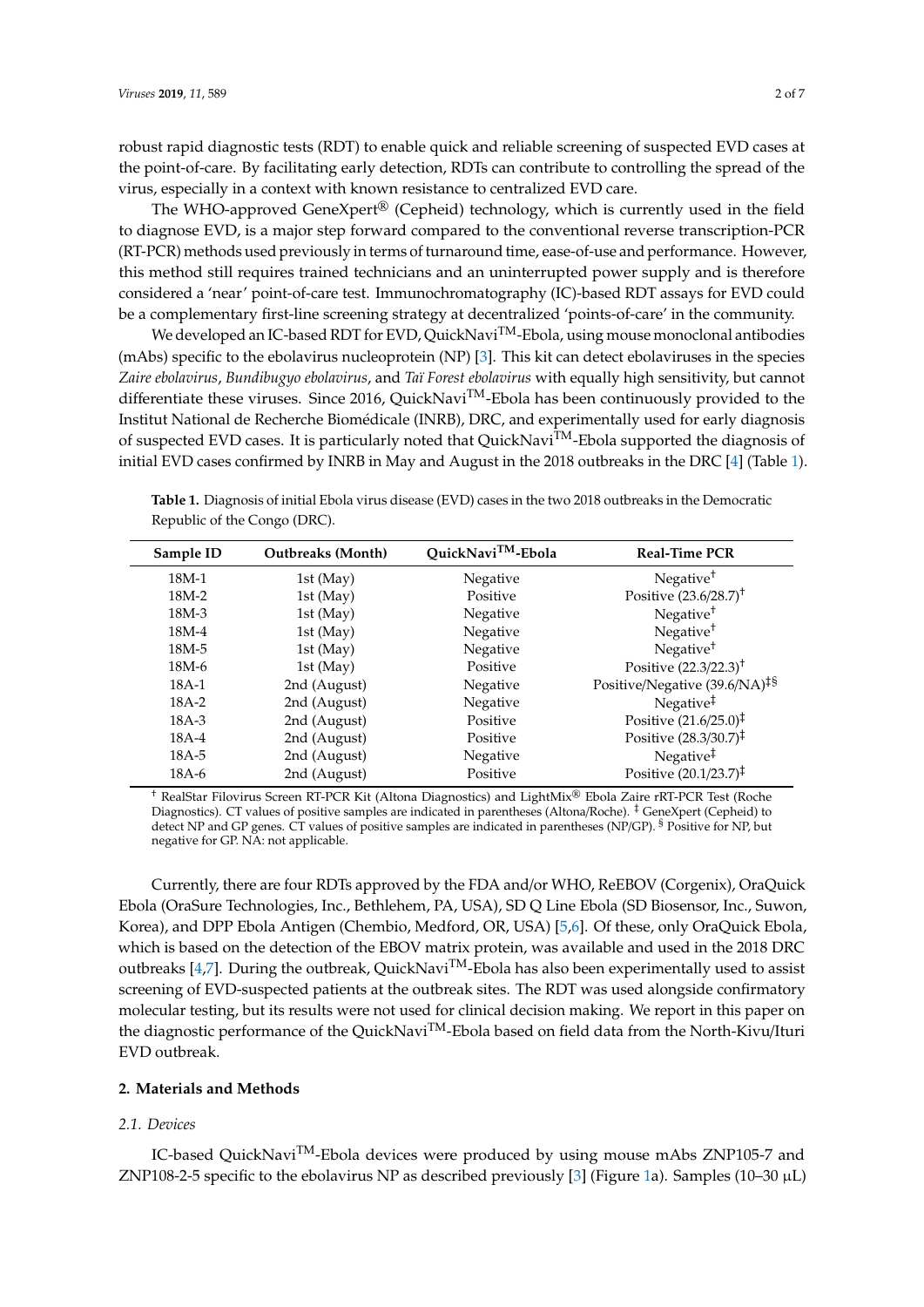were applied onto the sample pad of the device, followed by the addition of 2 drops (approximately 40 µL) of the sample buffer supplied together with the devices. Results were interpreted 10–15 min later. Stability tests for QuickNavi<sup>TM</sup> were performed according to a standard procedure in Denka Seiken Co., Ltd. The test kit devices were stored in a storage room kept at 33 ◦C. Using virus-like particles consisting of the viral glycoprotein (GP), viral protein 40 (VP40), and NP, performance data were periodically obtained at the specified time and the sensitivity and specificity in the experiment condition were monitored up to 24 months.

<span id="page-2-0"></span>

Figure 1. (a) Illustration of QuickNavi<sup>TM</sup>-Ebola. A sample added to the sample window of the device migrates via capillary action. The ebolavirus NP antigens present in the sample bind to the latex-conjugated mAb on the conjugate pad. Another mAb is immobilized on a nitrocellulose membrane at the Test line position and captures the complexes of NPs and mAbs conjugated with latex. Those complexes deposit a visible blue line. (**b**) QuickNaviTM-Ebola used at a field laboratory in North-Kivu province.

# *2.2. Realtime PCR*

RealStar Filovirus Screen RT-PCR Kit (Altona Diagnostics, Hamburg, Germany), LightMix® Ebola Zaire rRT-PCR Test (Roche Diagnostics, Basel, Switzerland), and GeneXpert® (Cepheid, Sunnyvale, CA, USA) were performed according to the procedures provided by the manufacturer.

## *2.3. Sample Collection and Detection of the Virus*

Blood samples obtained by venous blood draw were collected from suspected EVD patients at Ebola Treatment Centers or health facilities in North-Kivu province (Mangina and Beni) and Ituri province (Tchomia, Bunia, and Komanda) in the DRC and subjected to rapid screening with QuickNavi<sup>TM</sup>-Ebola followed by testing with RT-PCR-based detection of the viral RNA genome (i.e., GeneXpert approved by WHO). Both tests were performed in INRB-managed field laboratories linked to the above-mentioned health facilities (Figure [1b](#page-2-0)). Most of the samples were analyzed within 5 h after sample correction. The technicians applied strict biosafety measures and adhered to the manufacturers' instructions. Blood collection and clinical evaluation during the outbreak investigations were approved as standard care by the Ministry of Health of the DRC and oral consent was obtained from all patients before blood sampling.

## **3. Results and Discussion**

During the outbreak caused by an ebolavirus (*Zaire ebolavirus*) in 2018–2019 [\[8\]](#page-5-7), 928 whole blood samples collected from suspected EVD cases were tested with QuickNavi<sup>TM</sup>-Ebola and the WHO-approved GeneXpert. Whenever QuickNavi<sup>TM</sup> tests were available, they were used in a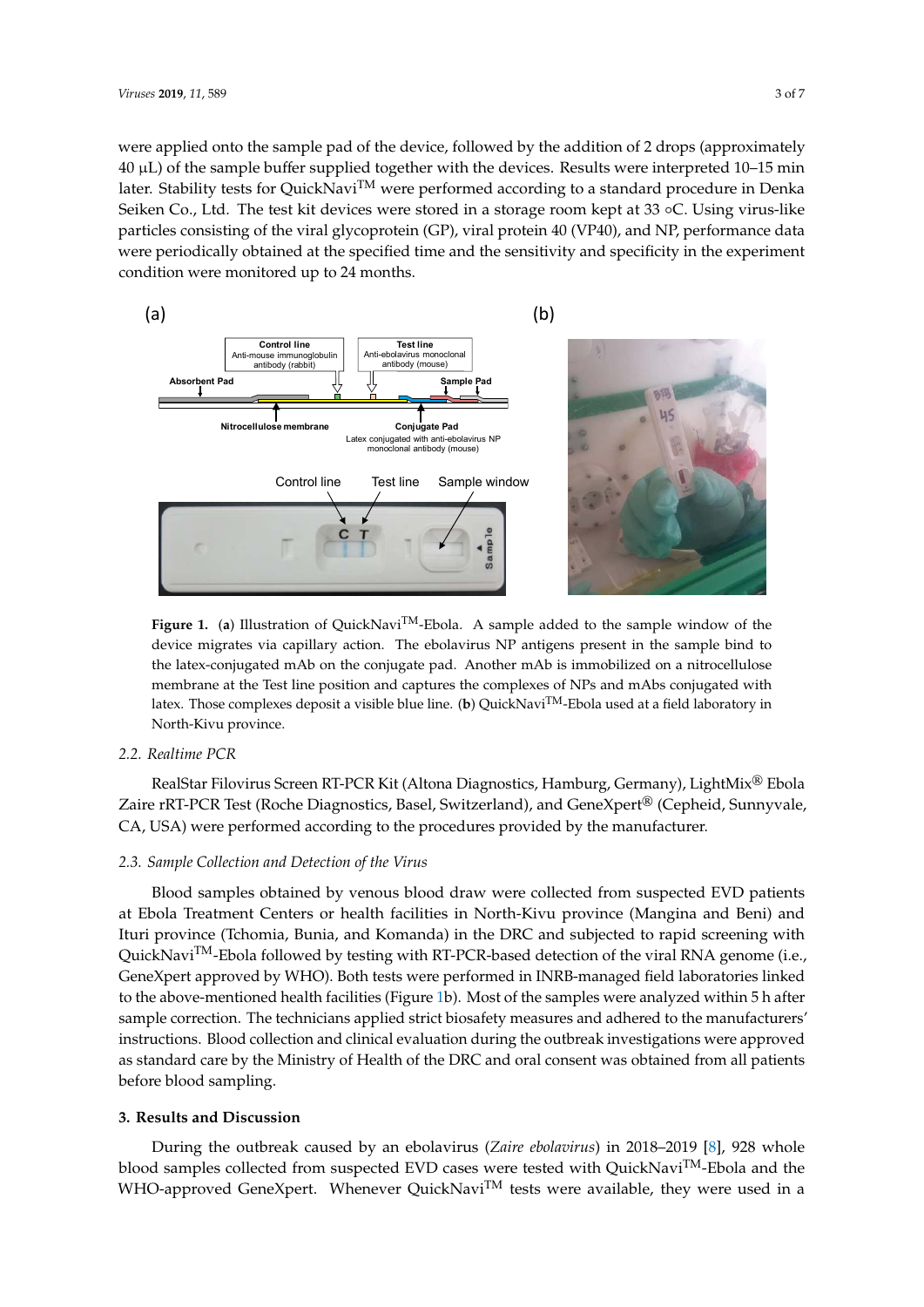systematic manner on the first blood sample (and repeat if symptomatic less than 72 h at first blood draw) of each new EVD-suspect case. QuickNavi<sup>TM</sup> testing was always performed and read before GeneXpert testing. The definition of positive and negative cases is as follows. Negative: GP not detected/NP not detected, GP not detected/CT of NP ≥ 40, or GP detected/NP not detected (considered negative or vaccinated case depending on vaccination history). Positive: GP detected/NP detected (CT < 40) or GP not detected/NP detected (CT < 40).

The sensitivity and specificity of the QuickNavi<sup>TM</sup>-Ebola assay were estimated by comparing its results to the GeneXpert-results and confidence intervals (CI) based on the F-distribution approximation were calculated (Table [2\)](#page-3-0). Of the 80 GeneXpert-positive samples, 68 samples were positive with QuickNaviTM-Ebola, which represents a sensitivity of 85% (95% CI; 75.26–92.00). Most (10 of 12) were GeneXpert-positive, but QuickNavi<sup>TM</sup>-Ebola-negative samples had high CT values (30 <) both in NP and glycoprotein (GP) gene targets, and half of these samples were negative for detection of the GP gene (Table [3\)](#page-3-1). Indeed, the distribution of CT values for NP gene detection indicated that the median, interquartile range, and mean of QuickNavi<sup>TM</sup>-Ebola-positive samples were remarkably lower than those of QuickNavi<sup>TM</sup>-Ebola-negative samples (Table [4\)](#page-4-0). The QuickNavi<sup>TM</sup>-Ebola-negative samples that showed low CT values might result from a prozone effect or aggregation of too many antibody–antigen complexes which might restrict a flow on the membrane. Importantly, most of the GeneXpert-negative samples (846/848) were also negative with QuickNavi<sup>TM</sup>-Ebola, giving a specificity of 99.8% (95% CI; 99.15–99.97).

Table 2. Performance of QuickNavi<sup>TM</sup>-Ebola at the outbreak sites.

<span id="page-3-0"></span>

|                                         | GeneXpert Ebola |                 |       |
|-----------------------------------------|-----------------|-----------------|-------|
|                                         | <b>Positive</b> | <b>Negative</b> | Total |
| QuickNavi <sup>TM</sup> -Ebola Positive | 68              |                 | 70    |
| QuickNavi <sup>TM</sup> -Ebola Negative | 12              | 846             | 858   |
| Total                                   |                 | 848             | 928   |

<span id="page-3-1"></span>Sensitivity: 85% (68/80) (95% CI; 75.26–92.00); Specificity: 99.8% (846/848) (95% CI; 99.15–99.97); Negative predictive value: 98.6% (846/858); Positive predictive value: 97.1% (68/70); Agreement rate: 98.5% (914/928).

| Sample         | QuickNavi <sup>TM</sup> -Ebola | GeneXpert Ebola |         |          |                 |
|----------------|--------------------------------|-----------------|---------|----------|-----------------|
|                |                                | NP              | CT (NP) | GP       | CT(GP)          |
| 1              | Negative                       | Positive        | 38.7    | Negative | NA <sup>†</sup> |
| $\overline{2}$ | Negative                       | Positive        | 39.9    | Negative | NA              |
| 3              | Negative                       | Positive        | 38.1    | Positive | 40.2            |
| $\overline{4}$ | Negative                       | Positive        | 38.7    | Negative | <b>NA</b>       |
| 5              | Negative                       | Positive        | 26.1    | Positive | 31.6            |
| 6              | Negative                       | Positive        | 34.2    | Positive | 42.3            |
| 7              | Negative                       | Positive        | 36.0    | Positive | 41.1            |
| 8              | Negative                       | Positive        | 33.6    | Positive | 37.9            |
| 9              | Negative                       | Positive        | 38.0    | Negative | <b>NA</b>       |
| 10             | Negative                       | Positive        | 36.8    | Negative | <b>NA</b>       |
| 11             | Negative                       | Positive        | 37.7    | Negative | NA              |
| 12             | Negative                       | Positive        | 13.9    | Positive | 19.1            |

Table 3. Details of QuickNavi<sup>TM</sup>-Ebola-negative samples in PCR-confirmed cases.

† NA: not applicable.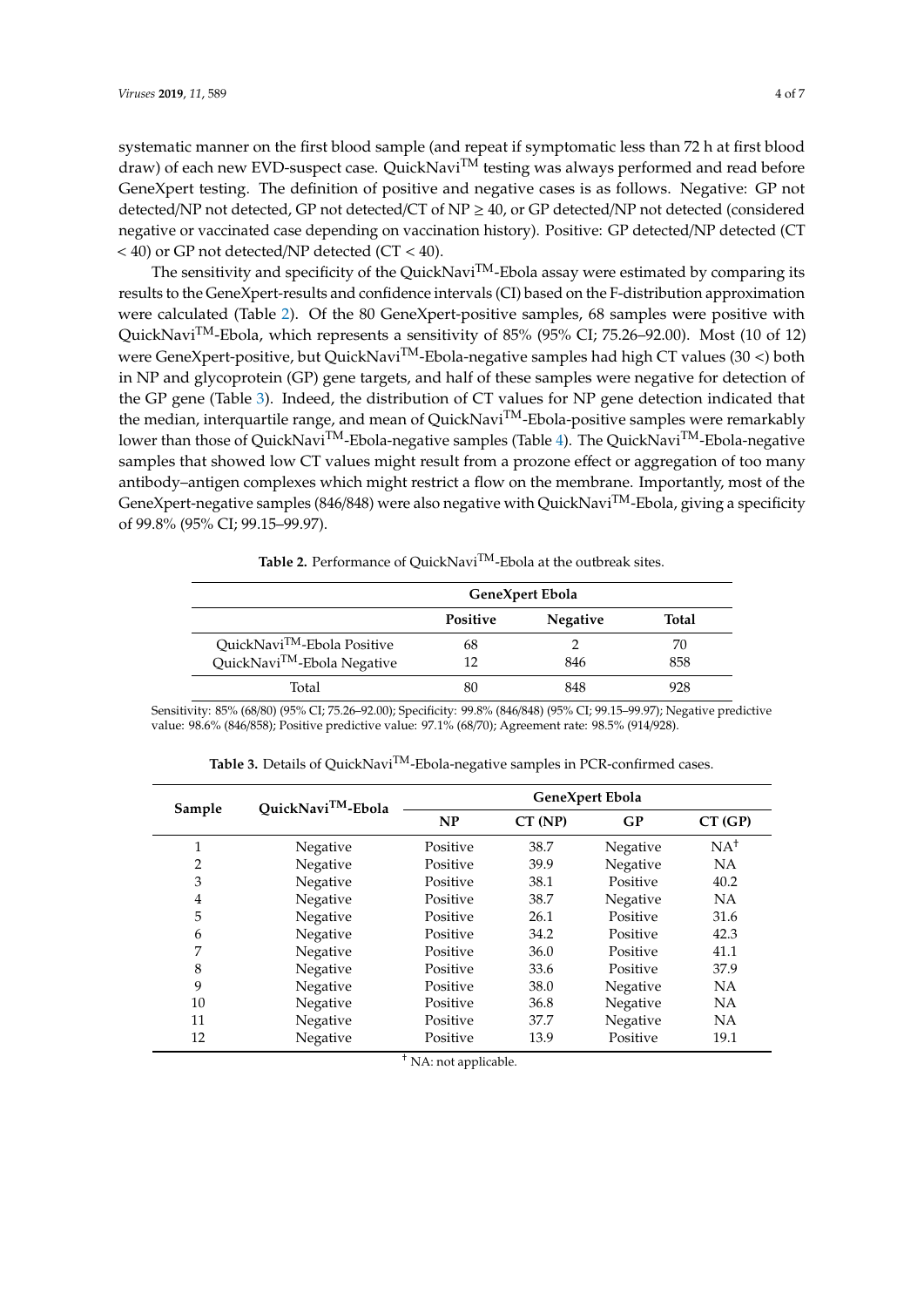<span id="page-4-0"></span>

| <b>Statistics</b>  | QuickNavi <sup>TM</sup> -Ebola Positive ( $n = 68$ ) | QuickNavi <sup>TM</sup> -Ebola Negative ( $n = 12$ ) |
|--------------------|------------------------------------------------------|------------------------------------------------------|
| Minimum            | 14.20                                                | 13.90                                                |
| 25 percentile      | 17.98                                                | 34.05                                                |
| Median             | 21.00                                                | 37.25                                                |
| 75 percentile      | 24.88                                                | 38.25                                                |
| Maximum            | 35.60                                                | 39.90                                                |
| Mean               | 21.76                                                | 34.31                                                |
| Standard deviation | 4.69                                                 | 7.40                                                 |

Table 4. Distribution CT values of QuickNavi<sup>TM</sup>-Ebola positive and negative samples.

Considering that PCR-based assays generally show higher sensitivity than IC-based RDTs, it was quite reasonable that most samples false-negative with QuickNavi<sup>TM</sup>-Ebola showed relatively high CT values in real-time PCR-based GeneXpert (Table [4\)](#page-4-0). In experimental conditions, the limit of detection (LOD) of QuickNavi<sup>TM</sup>-Ebola was  $10^3$ – $10^4$  focus forming units/mL for infectious Ebola virus and 33 ng/mL for the purified recombinant EBOV NP [\[3\]](#page-5-2). According to the manufacturer, the LODs of FDA/WHO-approved OraQuick Ebola and ReEBOV were  $1.64 \times 10^6$  TCID<sub>50</sub>/mL and  $10^6$ plaque forming units/mL, respectively, and their sensitivities estimated with whole blood clinical samples were 84% (95% CI: 63.9–95.5) (OraQuick Ebola) and 78–96% (ReEBOV), respectively [\[5,](#page-5-4)[9\]](#page-5-8). QuickNavi<sup>TM</sup>-Ebola had 99.8% specificity in this study, whereas the reported specificities of OraQuick Ebola and ReEBOV were 98% and 73–91%, respectively. Taken together, these data may implicate at least a comparable or even better performance of QuickNavi<sup>TM</sup>-Ebola than OraQuick Ebola and ReEBOV, as indicated by its lower LOD, similar sensitivity, and higher specificity, although this comparison should ideally made using the same set of clinical samples (e.g., head-to-head comparison on stored samples). It is also worth noting that our ongoing study suggests that QuickNavi<sup>TM</sup>-Ebola has a shelflife of at least 24 months at room temperature.

Ebolavirus particles consist of seven structural proteins [\[1\]](#page-5-0). Of these, NP, VP 40, and GP are known to abundantly present in the viral particles. In general, viral envelope glycoproteins are antigenically variable and thus thought to be unsuitable for IC tests that require the capacity to widely detect virus variants. The four RDTs approved by the FDA and/or WHO (i.e., ReEBOV, OraQuick Ebola, SD Q Line Ebola, and DPP Ebola Antigen) have been designed to detect VP40 [\[5,](#page-5-4)[6\]](#page-5-5). In contrast, we used NP-specific mAbs to produce QuickNavi<sup>TM</sup>-Ebola. The EBOV particle contains approximately 3200 NP molecules which form large complexes of the nucleocapsid consisting of the helical nucleoprotein–RNA complex [\[10](#page-5-9)[,11\]](#page-5-10). The NP antigen appears to be one of the ideal targets for IC assays for EVD because of the presence of common epitopes among ebolavirus species, its strong antigenicity, and the large oligomeric structure of NP complexes providing multiple antibody binding sites, which may enhance the sensitivity of the test [\[12\]](#page-5-11). The use of mAbs is also one of the advantages of QuickNavi<sup>TM</sup>-Ebola since the antibodies can be stably produced and can avoid the use of live animals to produce polyclonal antisera.

IC-based RDTs are currently used for various viral diseases such as influenza, human adenovirus infection, and norovirus infection with significant reliability [\[13\]](#page-6-0). Currently available EVD RDTs cost around 10–20 US dollars/test, while some other commercialized RDTs based on the immunochromatography generally cost around 1–10 US dollars depending on their targeted diseases. Since the clinical manifestations of EVD are usually non-specific and similar to those of other infectious diseases present in EVD endemic areas, IC-based RDTs can be powerful tools for diagnosis even in remote areas in African countries. Since it is not predictable where and when EVD outbreaks will occur in the future, it is important to quickly discriminate between EVD and other viral diseases for early cases of suspected EVD, which may enable us to respond immediately to potential outbreaks, followed by initiating EVD-specific countermeasures once it is confirmed [\[14\]](#page-6-1). Given the simplicity of the procedure of QuickNavi<sup>TM</sup>-Ebola, it would also be of benefit if repeated testing were done for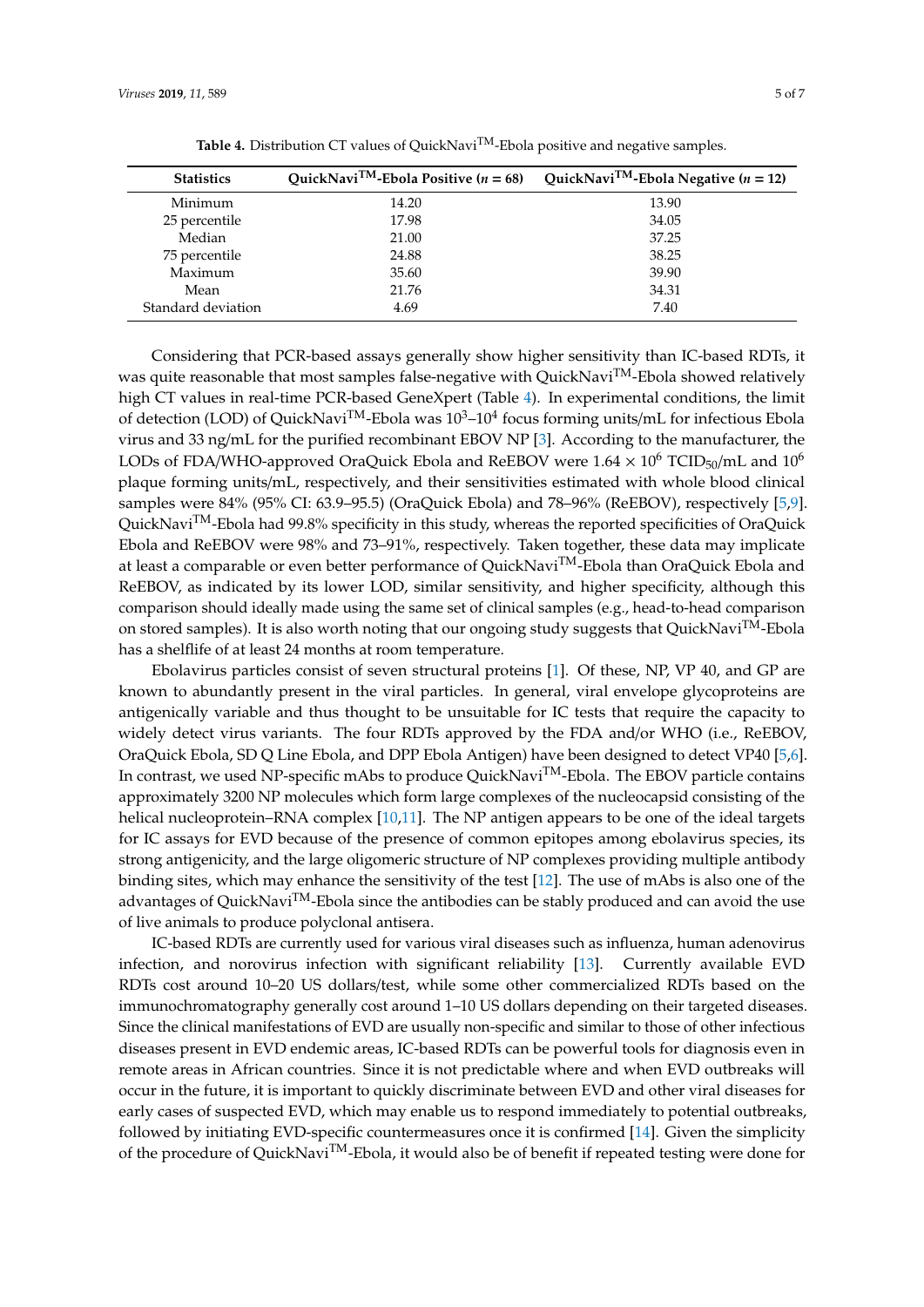patients who were QuickNavi<sup>TM</sup>-Ebola-negative in initial screening since increased plasma viral loads in such patients should ensure the detection in a few days.

The present study demonstrates that QuickNavi<sup>TM</sup>-Ebola has good sensitivity and specificity in clinical field conditions. The results were similar to or tended to be even better than those obtained for other Ebola RDTs with WHO and/or FDA approval for emergency use. Owing to its significant practical utility, including simplicity, high stability, and the absence of requirements for special equipment and training, QuickNavi<sup>TM</sup>-Ebola is expected to be a useful tool for point-of-care screening of EVD.

**Author Contributions:** Conceptualization, R.Y., K.C., A.M., and A.T.; methodology, S.M. (Shino Muramatsu), D.K., K.I., F.G. and R.Y.; investigation, S.M. (Sheila Makiala), D.M., A.D.W. and P.M.-K.; resources, S.M. (Shino Muramatsu), D.K., K.I. and F.G.; data curation, S.M. (Sheila Makiala); writing—original draft preparation, S.M. (Sheila Makiala), M.K. and A.T.; writing—review and editing, S.M. (Sheila Makiala), A.D.W. and K.C.; supervision, J.-J.M.-T., J.M., S.A., and A.T.

**Funding:** This work was supported by the Japan Agency for Medical Research and Development (AMED) and Japan International Cooperation Agency (JICA) within the framework of the Science and Technology Research Partnership for Sustainable Development (SATREPS)(JP18jm0110019) and the Japan Initiative for Global Research Network on Infectious Diseases (J-GRID)(JP18fm0108008) from AMED.

**Acknowledgments:** We thank H. Miyamoto for technical assistance and K. Barrymore for editing the manuscript.

**Conflicts of Interest:** The authors declare no conflict of interest.

#### **References**

- <span id="page-5-0"></span>1. Feldmann, H.; Sanchez, A.; Geisbert, T.W. *Filoviridae*: Marburg and Ebola Viruses. In *Fields Virology*, 6th ed.; Knipe, D.M., Howley, P.M., Eds.; Wolters Kluwer Health/Lippincott Williams &Wilkins: Philadelphia, PA, USA, 2013; Volume 1, pp. 923–956.
- <span id="page-5-1"></span>2. Disease Outbreak News (DONs). Available online: https://www.who.int/ebola/[situation-reports](https://www.who.int/ebola/situation-reports/drc-2018/en/)/drc-2018/en/ (accessed on 17 June 2019).
- <span id="page-5-2"></span>3. Yoshida, R.; Muramatsu, S.; Akita, H.; Saito, Y.; Kuwahara, M.; Kato, D.; Changula, K.; Miyamoto, H.; Kajihara, M.; Manzoor, R.; et al. Development of an immunochromatography assay (QuickNavi-Ebola) to detect multiple species of ebolaviruses. *J. Infect. Dis.* **2016**, *214*, S185–S191. [\[CrossRef\]](http://dx.doi.org/10.1093/infdis/jiw252) [\[PubMed\]](http://www.ncbi.nlm.nih.gov/pubmed/27462094)
- <span id="page-5-3"></span>4. Butler, D. Speedy Ebola tests help contain Africa's latest outbreak. *Nature* **2018**, *558*, 172. [\[CrossRef\]](http://dx.doi.org/10.1038/d41586-018-05389-2) [\[PubMed\]](http://www.ncbi.nlm.nih.gov/pubmed/29895925)
- <span id="page-5-4"></span>5. Ebola Research and Development Landscape of Clinical Candidates and Trials. Available online: [http:](http://www.who.int/medicines/ebola-treatment/EbolaR_D_public-report_updt2015.pdf?ua=1) //www.who.int/medicines/ebola-treatment/[EbolaR\\_D\\_public-report\\_updt2015.pdf?ua](http://www.who.int/medicines/ebola-treatment/EbolaR_D_public-report_updt2015.pdf?ua=1)=1 (accessed on 15 May 2019).
- <span id="page-5-5"></span>6. FDA Authorizes Emergency Use of First Ebola Fingerstick Test with Portable Reader. Available online: [https:](https://www.fda.gov/newsevents/newsroom/pressannouncements/ucm625502.htm) //www.fda.gov/newsevents/newsroom/[pressannouncements](https://www.fda.gov/newsevents/newsroom/pressannouncements/ucm625502.htm)/ucm625502.htm (accessed on 9 November 2018).
- <span id="page-5-6"></span>7. Cnops, L.; De Smet, B.; Mbala-Kingebeni, P.; van Griensven, J.; Ahuka-Mundeke, S.; Ariën, K.K. Where are the Ebola diagnostics from last time? *Nature* **2019**, *565*, 419–421. [\[CrossRef\]](http://dx.doi.org/10.1038/d41586-019-00212-y) [\[PubMed\]](http://www.ncbi.nlm.nih.gov/pubmed/30670861)
- <span id="page-5-7"></span>8. Mbala-Kingebeni, P.; Aziza, A.; Di Paola, N.; Wiley, M.R.; Makiala-Mandanda, S.; Caviness, K.; Pratt, C.B.; Ladner, J.T.; Kugelman, J.R.; Prieto, K.; et al. Medical countermeasures during the 2018 Ebola virus disease outbreak in the North Kivu and Ituri Provinces of the Democratic Republic of the Congo: A rapid genomic assessment. *Lancet Infect. Dis.* **2019**, *19*, 648–657. [\[CrossRef\]](http://dx.doi.org/10.1016/S1473-3099(19)30118-5)
- <span id="page-5-8"></span>9. WHO Emergency Use Assessment and Listing for Ebola Virus Disease IVDs PUBLIC REPORT. Available online: https://www.who.int/diagnostics\_laboratory/[160324\\_final\\_public\\_report\\_ea\\_0023\\_021\\_00.](https://www.who.int/diagnostics_laboratory/160324_final_public_report_ea_0023_021_00.pdf) [pdf](https://www.who.int/diagnostics_laboratory/160324_final_public_report_ea_0023_021_00.pdf) (accessed on 15 May 2019).
- <span id="page-5-9"></span>10. Bharat, T.A.; Noda, T.; Riches, J.D.; Kraehling, V.; Kolesnikova, L.; Becker, S.; Kawaoka, Y.; Briggs, J.A. Structural dissection of Ebola virus and its assembly determinants using cryo-electron tomography. *Proc. Natl. Acad. Sci. USA* **2012**, *109*, 4275–4280. [\[CrossRef\]](http://dx.doi.org/10.1073/pnas.1120453109) [\[PubMed\]](http://www.ncbi.nlm.nih.gov/pubmed/22371572)
- <span id="page-5-10"></span>11. Sugita, Y.; Matsunami, H.; Kawaoka, Y.; Noda, T.; Wolf, M. Cryo-EM structure of the Ebola virus nucleoprotein-RNA complex at 3.6 Å resolution. *Nature* **2018**, *563*, 137–140. [\[CrossRef\]](http://dx.doi.org/10.1038/s41586-018-0630-0) [\[PubMed\]](http://www.ncbi.nlm.nih.gov/pubmed/30333622)
- <span id="page-5-11"></span>12. Changula, K.; Yoshida, R.; Noyori, O.; Marzi, A.; Miyamoto, H.; Ishijima, M.; Yokoyama, A.; Kajihara, M.; Feldmann, H.; Mweene, A.S.; et al. Mapping of conserved and species-specific antibody epitopes on the Ebola virus nucleoprotein. *Virus Res.* **2013**, *176*, 83–90. [\[CrossRef\]](http://dx.doi.org/10.1016/j.virusres.2013.05.004) [\[PubMed\]](http://www.ncbi.nlm.nih.gov/pubmed/23702199)